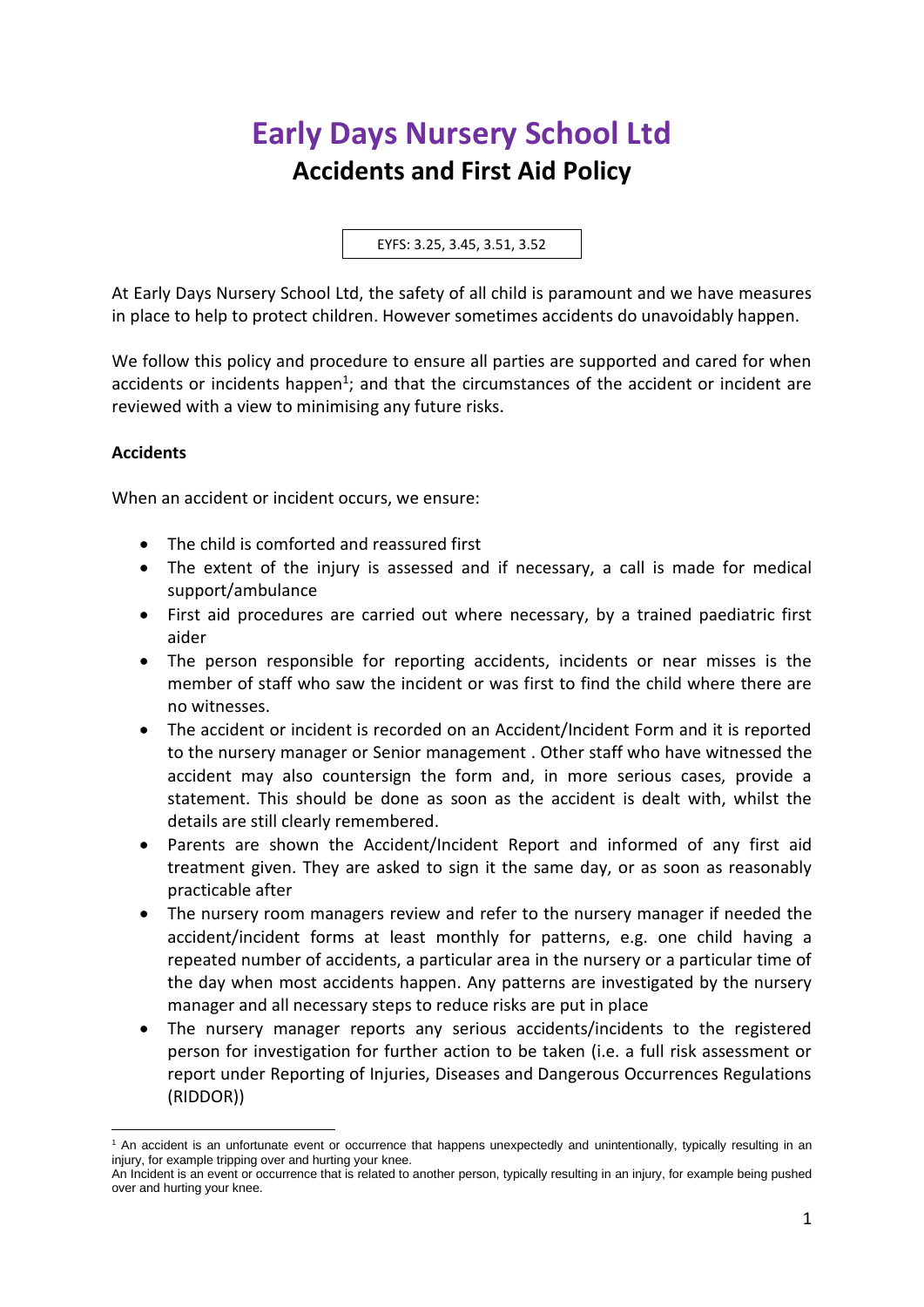- The Accident File is kept for at least 21 years and three months
- Where medical attention is required, a senior member of staff will notify the parent(s) as soon as possible whilst caring for the child appropriately
- Where medical treatment is required the nursery manager will follow the insurance company procedures, which may involve informing them in writing of the accident
- The nursery manager/registered provider will report any accidents of a serious nature to Ofsted and the local authority children's social care team (as the local child protection agency), where necessary. Where relevant such accidents will also be reported to the local authority environmental health department or the Health and Safety Executive and their advice followed. Notification must be made as soon as is reasonably practical, but in any event within 14 days of the incident occurring.

Contact Details:

| Organisation                                                | Contact                                 |  |
|-------------------------------------------------------------|-----------------------------------------|--|
| Ofsted                                                      | 0300 123 1231                           |  |
| Local authority children's social care team                 | 01865 323041 (South Team)               |  |
| environmental<br>health<br>authority<br>Local<br>department | 01235 422403                            |  |
| <b>Health and Safety Executive</b>                          | 0345 300 9923                           |  |
| RIDDOR report form                                          | http://www.hse.gov.uk/riddor/report.htm |  |

## **Head injuries**

If a child has a head injury in the setting then we will follow the following procedure:

- Comfort, calm and reassure the child
- Assess the child's condition to ascertain if a hospital or ambulance is required. We will follow our procedure for this if this is required (see below)
- If the skin is not broken we will administer a cold compress for short periods of time, repeated until the parent arrives to collect their child
- If the skin is broken then we will follow our first aid training and stem the bleeding
- Call the parent and make them aware of the injury and if they need to collect their child
- Complete the accident form
- Keep the child in a calm and quiet area whilst awaiting collection, where applicable
- We will continue to monitor the child and follow the advice on the NHS website as per all head injurie[s https://www.nhs.uk/conditions/minor-head-injury/](https://www.nhs.uk/conditions/minor-head-injury/)
- For major head injuries we will follow our paediatric first aid training.

## **Transporting children to hospital procedure**

The nursery manager/staff member must: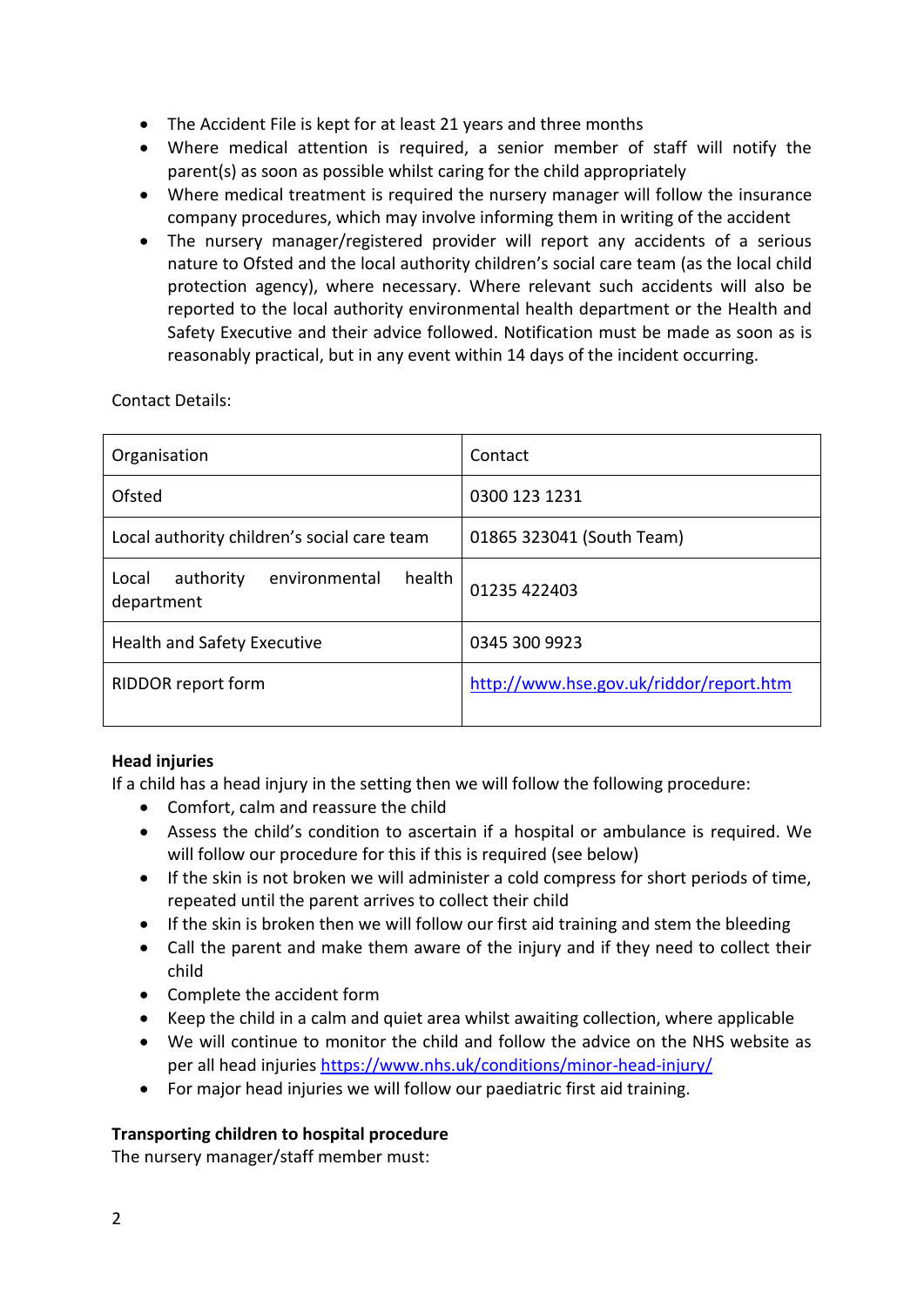- Call for an ambulance immediately if the injury is severe. We will not attempt to transport the injured child in our own vehicles
- Whilst waiting for the ambulance, contact the parent(s) and arrange to meet them at the hospital
- Arrange for the most appropriate member of staff to accompany the child taking with them any relevant information such as registration forms, relevant medication sheets, medication and the child's comforter
- Redeploy staff if necessary to ensure there is adequate staff deployment to care for the remaining children. This may mean temporarily grouping the children together
- Inform a member of the management team immediately
- Remain calm at all times. Children who witness an incident may well be affected by it and may need lots of cuddles and reassurance. Staff may also require additional support following the accident.

## **First aid**

The first aid boxes are located in:

- Both chalets
- Hedgehog Class Room over sink cupboards
- Cub Class Room Sink area
- Bear Class Room– cupboard
- Hallway- behind the door (near Hedgehogs) replenishing stock
- Kitchen Under the little sink (Staff First Aid Box)
- Hedgehog's Outdoor Classroom
- Woodland School rucksack in cupboard in Bears Class
- Fire evacuation pack

These are accessible at all times with appropriate content for use with children.

The appointed person responsible for first aid checks the contents of the boxes regularly is Amanda Taylor, Tracey Stinton and Sabrina Phillips and they ensure that items are replaced that have been used or are out of date.

The staff first aid box is kept in the kitchen. This is kept out of reach of the children.

First aid boxes should only contain items permitted by the Health and Safety (First Aid) Regulations Act 1981, such as sterile dressings, bandages and eye pads. No other medical items, such as paracetamol should be kept in them.

#### **The appointed person responsible for first aid is Gina Chamberlain.**

A majority of the staff are trained in paediatric first aid and this training is updated every three years.

All first aid trained staff are listed in and shown on the notice board in the corridor alongside the parent Zone on the website . When children are taken on an outing away from our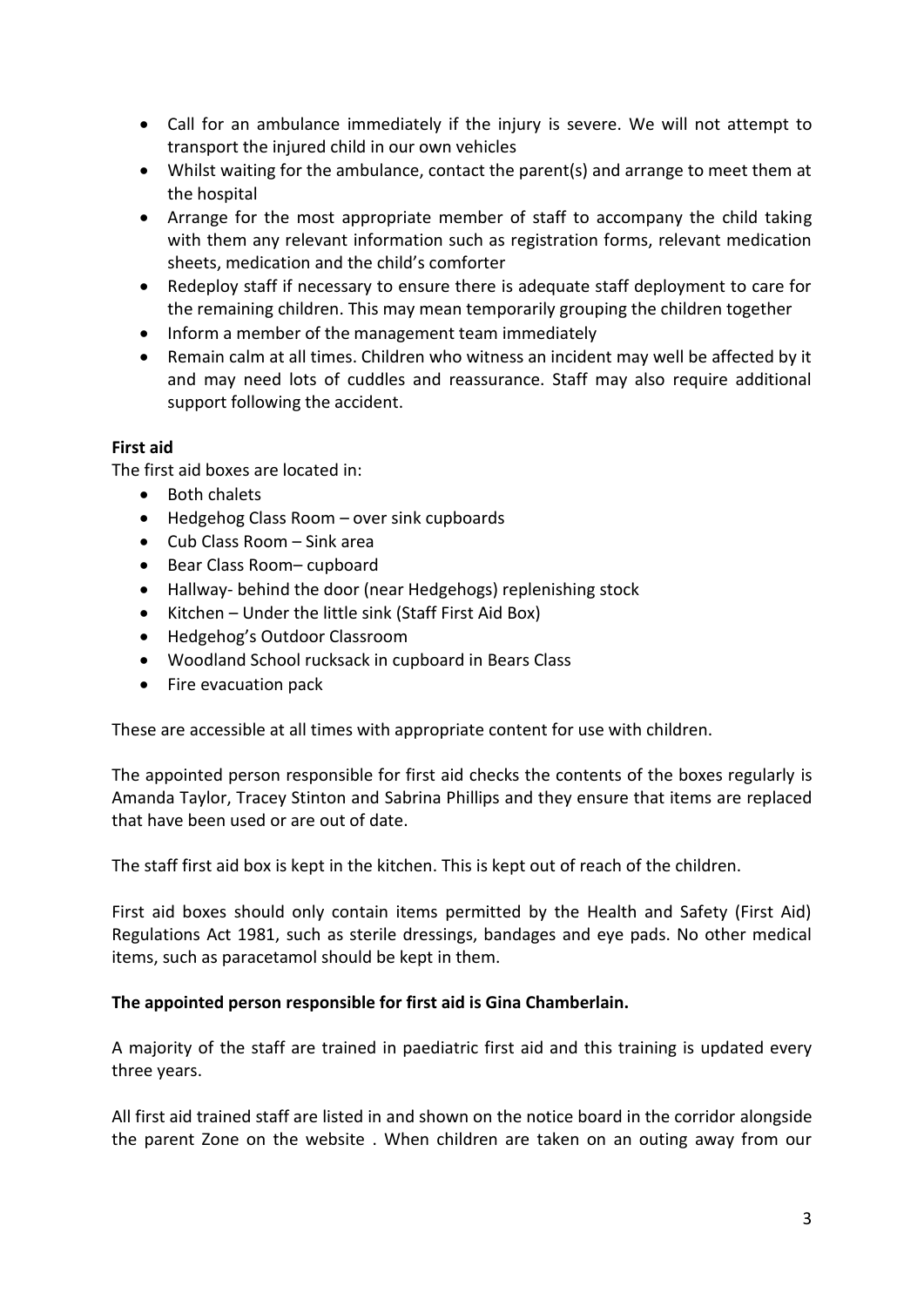nursery, we will always ensure they are accompanied by at least one member of staff who is trained in first aid. A first aid box is taken on all outings.

## **Food Safety and play**

Children are supervised during meal times and food is adequately cut up to reduce choking. The use of food as a play material is discouraged. However, as we understand that learning experiences are provided through exploring different malleable materials the following may be used. These are risk assessed and presented differently to the way it would be presented for eating e.g. in trays:

- Playdough
- Cornflour
- Cereals
- Dried pasta, rice and pulses.

Food items may also be incorporated into the role play area to enrich the learning experiences for children, e.g. fruits and vegetables. Children will be fully supervised during these activities. Food that could cause a choking hazard, including raw jelly is not used.

## **Personal protective equipment (PPE)**

The nursery provides staff with PPE according to the need of the task or activity. Staff must wear PPE to protect themselves and the children during tasks that involve contact with bodily fluids. PPE is also provided for domestic tasks. Staff are consulted when choosing PPE to ensure all allergies and individual needs are supported and this is evaluated on an ongoing basis.

## **Dealing with blood**

We may not be aware that any child attending the nursery has a condition that may be transmitted via blood. Any staff member dealing with blood must:

- Always take precautions when cleaning wounds as some conditions such as hepatitis or the HIV virus can be transmitted via blood.
- Wear disposable gloves and wipe up any blood spillage with disposable cloths, neat sterilising fluid. Such solutions must be carefully disposed of immediately after use.

## **Needle punctures and sharps injury**

We recognise that injuries from needles, broken glass and so on may result in blood-borne infections and that staff must take great care in the collection and disposal of this type of material. For the safety and well-being of the employees, any staff member dealing with needles, broken glass etc. must treat them as contaminated waste. If a needle is found the local authority must be contacted to deal with its disposal.

At Early Days Nursery School we treat our responsibilities and obligations in respect of health and safety as a priority and we provide ongoing training to all members of staff which reflects best practice and is in line with current health and safety legislation.